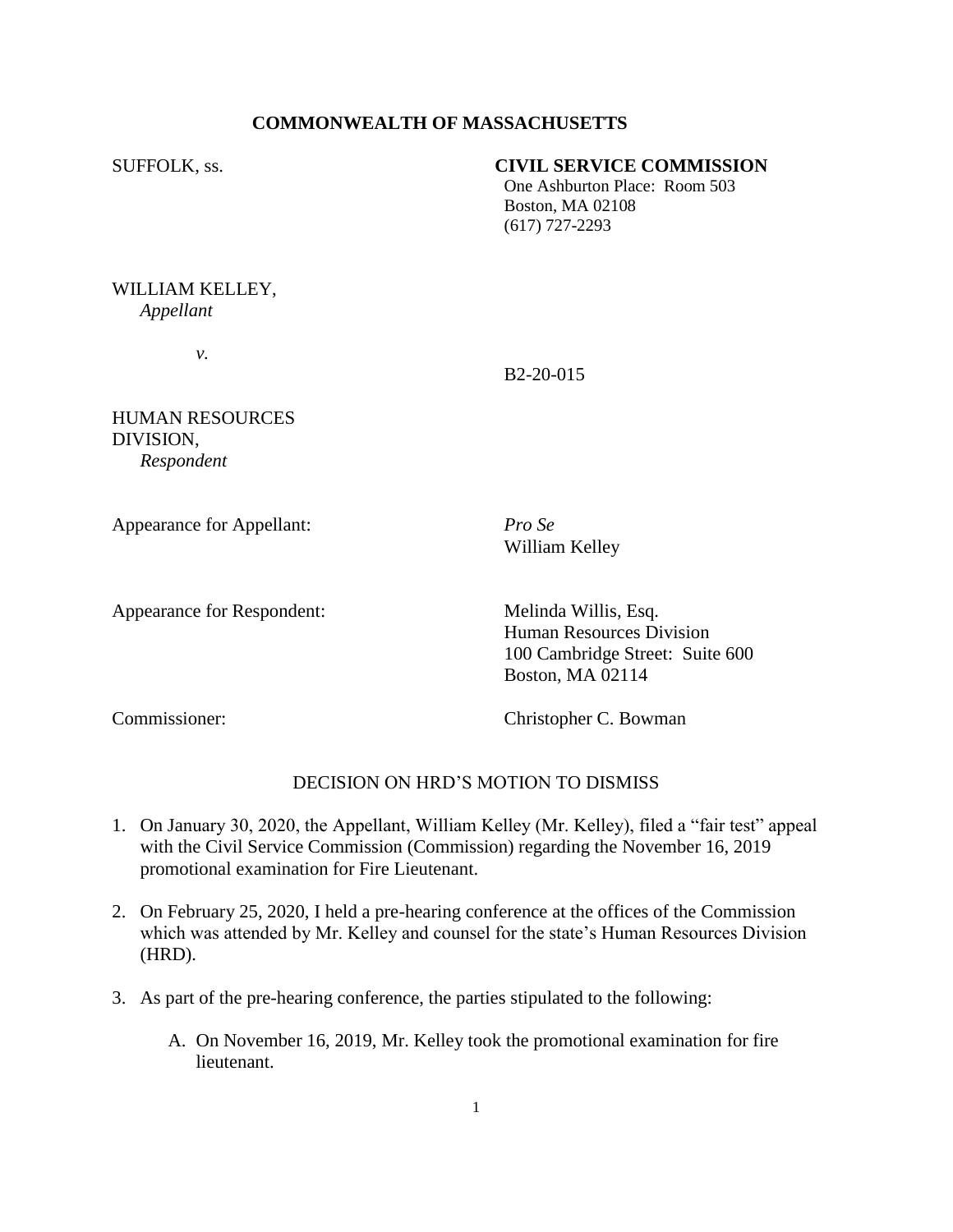- B. On November 21, 2019, Mr. Kelley filed a fair test appeal with HRD
- C. On January 27, 2020, HRD denied Mr. Kelley's fair test appeal.
- D. On January 30, 2020, Mr. Kelley filed an appeal with the Commission.
- E. On February 3, 2020, Mr. Kelley received his score. According to Mr. Kelley, he received an 80.88 on the written portion of the examination; and an 89.70 on the E/E portion of the examination, for a combined score of 85.
- 4. At the pre-hearing conference, Mr. Kelley indicated that his fair test appeal to HRD was based on his conclusion that 13 of the 80 multiple choice questions did not correspond with the suggested reading material. Further, he concluded that an additional 3 multiple choice questions could be answered correctly with more than one answer.<sup>1</sup>
- 5. At the pre-hearing, counsel for HRD indicated that, after receiving Mr. Kelley's appeal (and others), HRD did a careful and thorough review of the examination and determined that some questions on the examination did not correspond with the reading material. Those questions were removed from the examination and were not counted in the score. For reasons attributed to confidentiality and the integrity of the testing process, HRD has opted not to indicate how many such questions were removed.
- 6. Further, after the above-referenced review, HRD identified additional questions in which more than one answer would be considered correct. Those questions remained in the score with candidates being given credit for a correct answer if they responded with one of the multiple correct answers. As part of a separate appeal that was heard the same day, it was established that 4 questions fell into this category.
- 7. Mr. Kelley argueds that HRD should disclose how many questions were removed from consideration and, if that number exceeds more than 1-2% of the total questions, the test should be deemed an unfair test and invalidated with a new examination administered to all candidates.
- 8. An eligible list for fire lieutenant was established by HRD on or around March 1, 2020.
- 9. As discussed at the pre-hearing conference, HRD filed a Motion to Dismiss and Mr. Kelley filed an opposition.

### *Parties' Arguments*

 $\overline{a}$ 

 HRD argues that, even if, after review, 13 of the 80 test questions were effectively removed from the examination because those questions were not referenced in the reading list, the

<sup>&</sup>lt;sup>1</sup> On March 24, 2020, I conducted pre-hearing conferences in separate appeals involving the same issue presented here. As part of those pre-hearing confernces, HRD indicated that the total muber of questions removed entirely was "less than 13".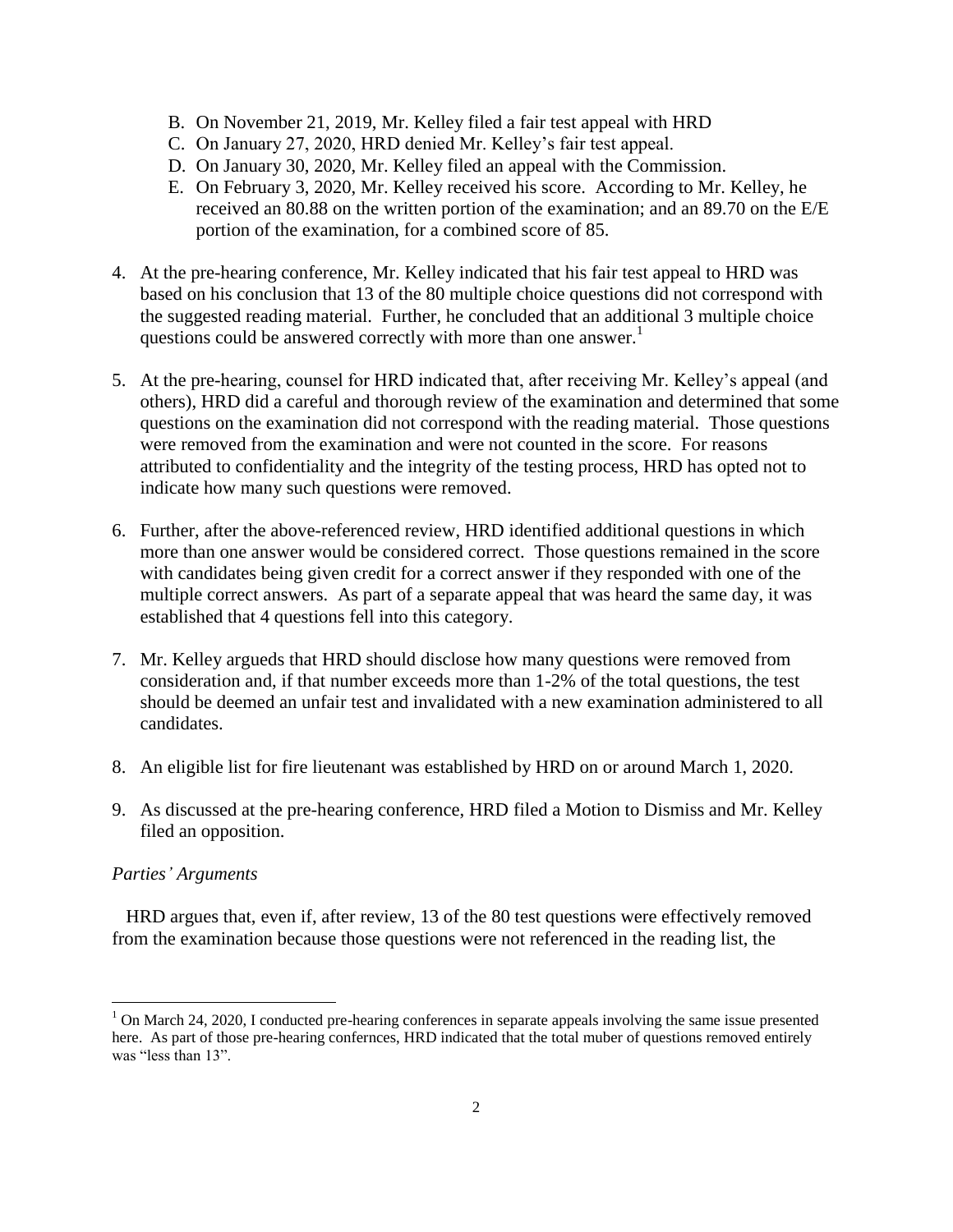Appellant cannot show that this promotional examination was not a fair test of his abilities to perform the duties of a Fire Lieutenant.

 Mr. Kelley argues that HRD has an obligation to ensure that all questions on the examinations are based on the reading material. He argues that, when questions appear on the examination that are not from the reading list, it can cause confusion and the triggering of "false memories". He argues that candidates spend considerable time studying the reading material and that including questions that were not from the reading material is inherently unfair, warranting an order from the Commission invalidating the entire examination and calling for a new examination in which 100% of the questions are based on the reading material.

### *Applicable Law*

G.L. c. 31, s. 2(b) states in part:

"No person shall be deemed to be aggrieved under the provisions of this section unless such person has made specific allegations in writing that a decision, action, or failure to act on the part of the administrator was in violation of this chapter, the rules or basic merit principles promulgated thereunder and said allegations shall show that such person's rights were abridged, denied, or prejudiced in such a manner as to cause actual harm to the person's employment status."

#### G.L. c. 31, s. 22 states in part:

"An applicant may request the administrator to conduct a review of whether an examination taken by such applicant was a fair test of the applicant's fitness actually to perform the primary or dominant duties of the position for which the examination was held, provided that such request shall be filed with the administrator no later than seven days after the date of such examination."

G.L. c. 31, s. 24 states in part:

An applicant may appeal to the commission from a decision of the administrator made pursuant to section twenty-three relative to (a) the marking of the applicant's answers to essay questions; (b) a finding that the applicant did not meet the entrance requirements for appointment to the position; or (c) a finding that the examination taken by such applicant was a fair test of the applicant's fitness to actually perform the primary or dominant duties of the position for which the examination was held."

#### *Analysis*

 I carefully reviewed Mr. Kelley's argument presented at the pre-hearing conference and stated in his written brief. Mr. Kelley and many other firefighters spent considerable time preparing for the fire lieutenant examination by reviewing the reading material offered by HRD. He and others are frustrated that apparently up to 13 of the 80 questions on the examination were